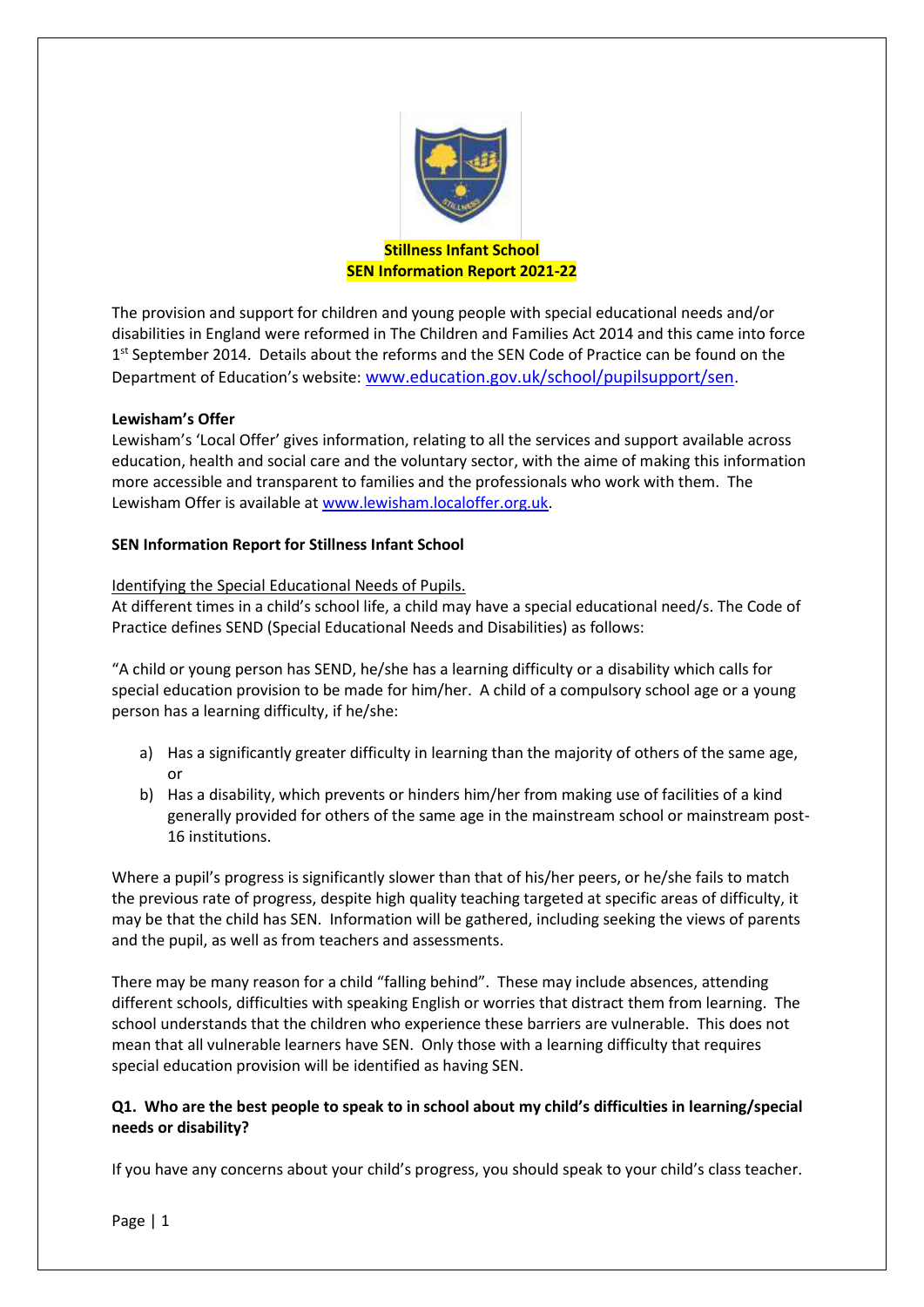The class teacher is responsible for:

- Checking the progress of your child, identifying, planning, scaffolding and delivering any additional help your child may need. This could be targeted work or additional support.
- Informing the Inclusion Manager/SENCo.
- Writing Pupil Progress Targets or an individual learning plan, if necessary, sharing and reviewing these, termly with parents and planning for the next term.
- Ensuring tha the school's SEND Policy is followed by the pupil's they teach with SEN, in his/her classroom.

You may contact the class teacher via the school office on **02086901208** for appointments.

## The Inclusion Manager/SENCo is Ms Pam Pryce

She is responsible for :

- Developing and reviewing the school's SEN policy
- Co-ordinating all support for children with special educational needs or disabilities (SEND) and ensuring that work is differentiated for supported children..
- Ensuring that you are:
	- a) Involved in supporting your child's learning
	- b) Being kept informed about the support your child is receiving
	- c) Involved in reviewing how they are progressing
- Liaising with outside agencies that help to support your child's learning, e.g. Speech and Language Therapy, Specialist Learning Difficulties and Educational Psychologist Team.
- Updating the school's SEN list, for education, which is a system for ensuring that all the SEN needs of the pupils in the school are known.
- Updating the school's list of children with medical conditions and allergies. Ensuring that all the staff has a copy, including the kitchen staff and the school office and that a reference copy is always in the staffroom.
- Providing the specialist support for teachers and support staff in the school, so that, with help, the pupils with SEND can achieve their full potential.
- Reporting to the Governing Body of the school.

### The Head Teacher is Mrs Annie Grimes.

She is responsible for:

- The day to day running of the school, this includes the provision of support for children with SEND. Whilst she delegates some responsibility to the Inclusion Manager and Class teachers for ensuring your child's needs are met.
- Making sure that the Governing Body is informed of issues relating to SEND.

### The SEND Governor is **Mr Lawrence Chiles**

He is responsible for:

- Making sure that the necessary support is in place for any child with SEND, who attends the school.
- Making himself available to listen to any concerns a parent may have, concerning SEND and informing the school, in case the school is not aware of particular issues.

### **The school contact number is 0208 6901208**

# **Q2. What are the different types of support available at the school for children with SEND?**

Page | 2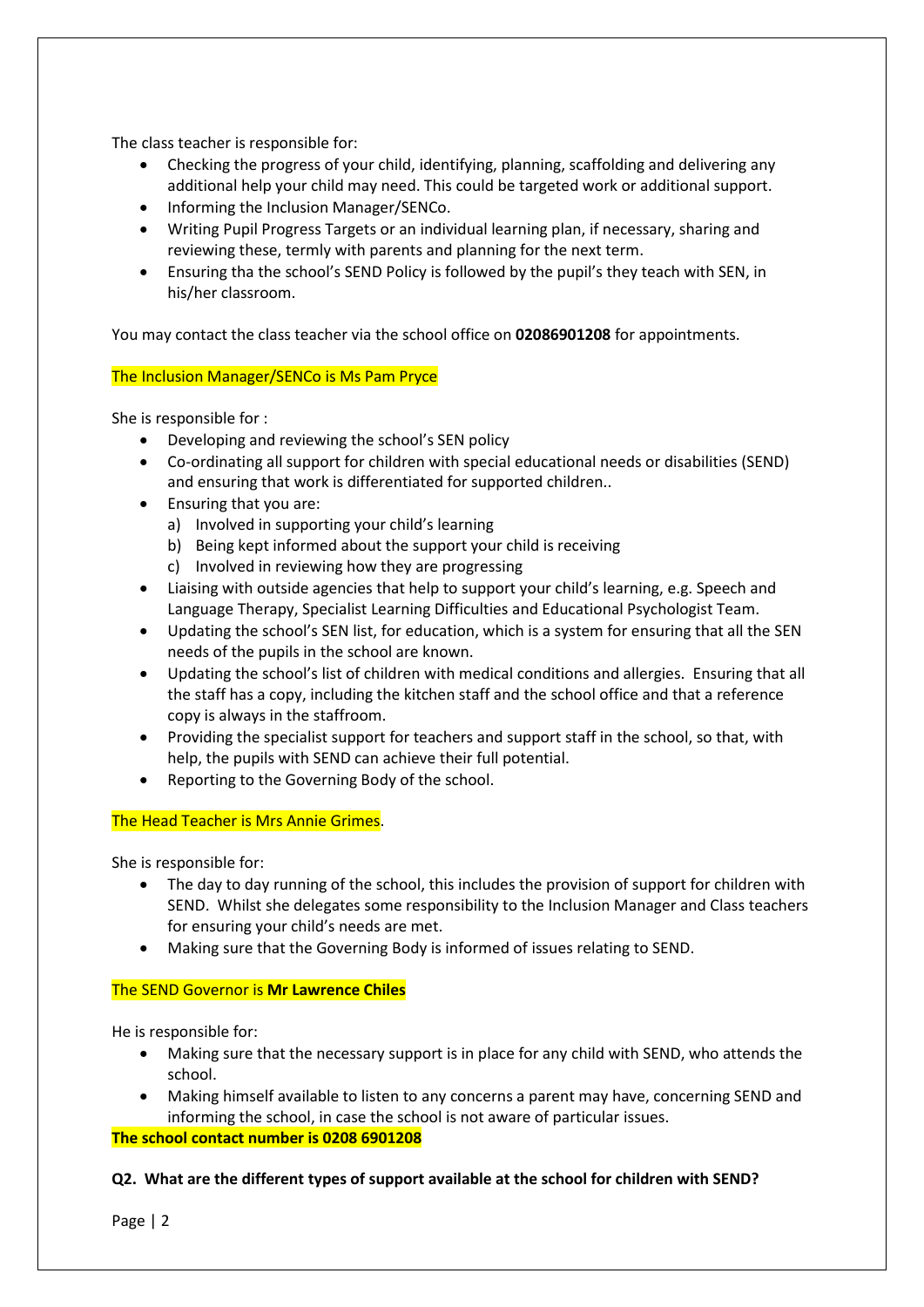The support can be vary depending upon the needs of your child, it could be one of the following:-

- a) Class teacher input, via excellent targeted and scaffold classroom teaching Quality First Teaching (QFT)
- b) Specific group work
- c) Intervention, which may be:
- Take place in or outside the classroom or a designated intervention area
- Supported by a teacher, Learning Mentor or a Teaching Assistant
- Specialist groups run by agencies outside the school e.g. Occupational Therapist, Speech and Language Therapists.

This means a pupil has been identified by the Inclusion Manager/Class Teacher, as needing some extra specialist support in school or from a professional outside the school.

# d) Specific Individual Support:

This type of support is available for children whose needs are severe, complex and lifelong. An Education Health and Care Plan (EHCP) is provided and means your child has been identified by professionals as needing a particularly high level of individual or small group teaching. All persons involved in this type of support meet regularly (at least once a term) to discuss provision, progress and identified outcomes.

## **Q3. How will the school let me know if they have concerns about my child's learning?**

If your child is not making progress and therefore falling below age related expectations (ARE) the school will:

- Set up a meeting to discuss this with you in more detail.
- Listen to any concerns you may have.
- Plan any additional support.
- Discuss with you any referrals to outside agencies/professionals to support your child's learning.

### **Q4. How will we measure the progress of your child in school?**

Your child's progress is consistently monitored by his/her class teacher. His/her progress is reviewed formally in reading/writing and maths.

If you child is working below the 'ARE' (age related expectations), he/she will have a further in-house assessment to ascertain in more detail his/her difficulties.

At the end of this stage:

Reception, Year1 and Year2 all children will be formally assessed.

- In Reception, it is the key areas of learning (EYFS) Early Years Foundation Stage assessment.
- In Year 1 and 2, there will be Standard Attainment Tests.
- Children may be given a Learning Plan, which will be reviewed termly and updated.
- An EHCP is formally reviewed at a Local Authority Annual Review and will include all professionals involved with your child's education. All the professionals will produce an up to date report outlining your child's progress.

The Inclusion Manager is responsible for monitoring the progress of children with SEND. She has meetings with the class teachers at the beginning and end of each term. Termly meetings are organised for the Inclusion Manager to meet the Head Teacher/Deputy Head Teacher and the class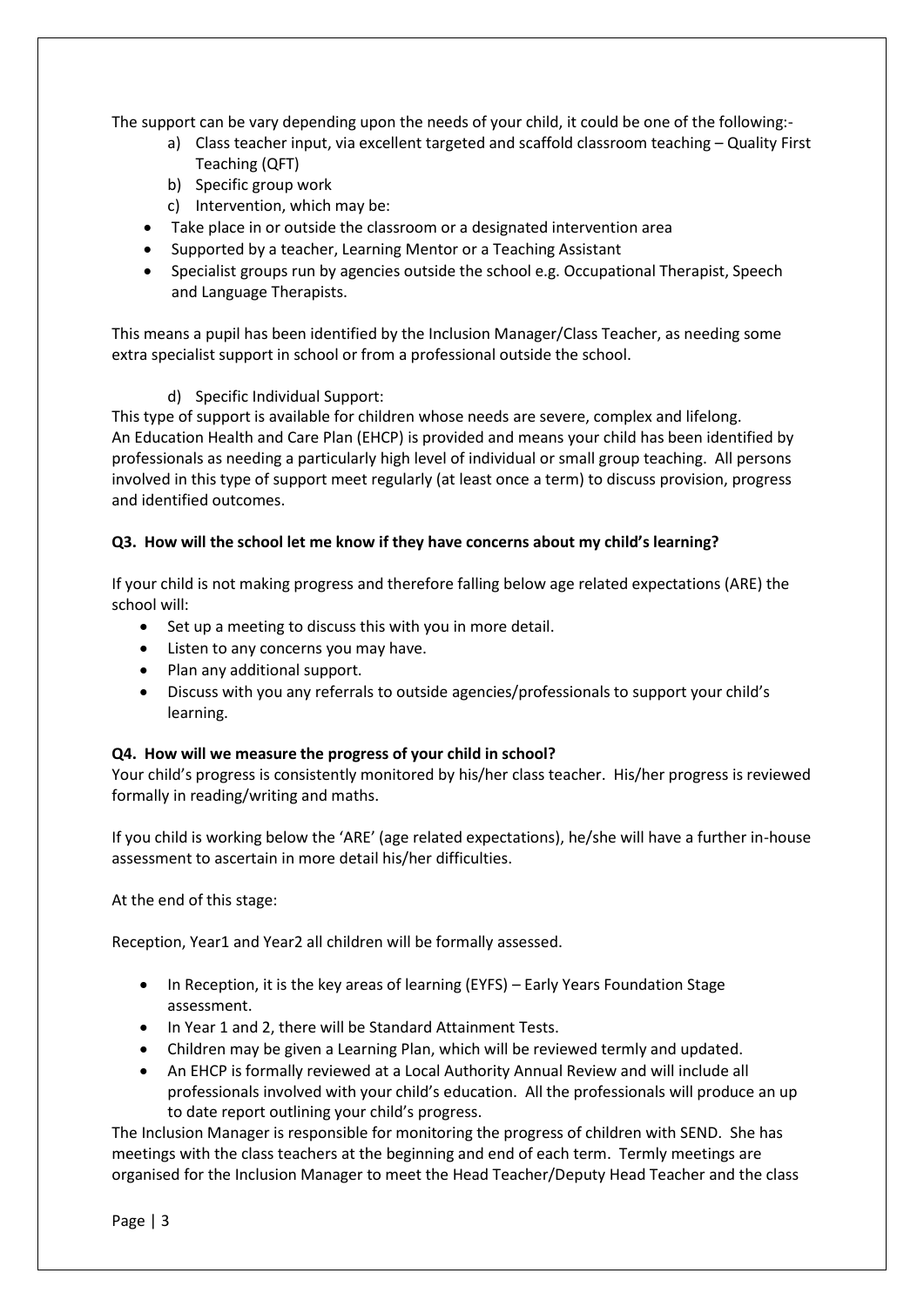teacher (individually) to discuss all of the children in the school, to ensure that all needs are being met and that suitable interventions programmes are in place.

# **Q5. What support do we have for you as a parent of a child with SEND?**

If you have a concern or wish to share information:

- Contact the school to arrange an appointment to see your child's class teacher.
- The Inclusion Manager and the Head Teacher are also available: contact the school office for an appointment.
- All information from outside agencies can be discussed with you if necessary.
- At the Key Stage 1 (infant) some children have a home/school diary to support communication between you and school.
- A child with an EHCP will have a home/school diary (if necessary) throughout the key stages.

# **Q6. How will the class teaching be adapted for my child with SEND?**

If you child is identified as having special educational needs, he/she will be given targets to be reviewed termly.

- The class teacher will plan lessons according to the specific needs of all group of children in his/her class and will ensure your child's needs are met.
- Teaching Assistants (TAs) under the direction of the class teacher can adapt the planning to support the needs of your child where necessary.
- Specific resources and strategies will be used to support your child individually or in groups.
- Planning and teaching will be adapted on a daily basis, if needed, to meet your child's learning needs.

# **Q7. How will you support my child during periods of transition e.g. moving class, key stage or school?**

We recognise that transition can be difficult for a child with SEND so we take steps to ensure that any transition will be as smooth as possible.

If you child is moving from another school:

- The Inclusion Manager will visit the previous school with the Foundation Stage Leader when appropriate.
- Your child will be able to visit our school and stay for 'Stay and Play' sessions in the Reception class or meet the new teacher and peers in key stage 1.

If you child is moving to another school:

- We will contact the Inclusion Manager and ensure that he/she know about any special arrangements or support that needs to be made for your child. Where possible a meeting will take place between the Inclusion Manager of the new school and your child's Inclusion Manager.
- We will make sure that all records are passed onto the new school.
- If you child would be helped by a book/passport, to help them understand about moving on, then one will be made for your child.

When moving classes in school:

• Information will be passed on to the new teacher in advance and in most cases a planning meeting will take place. Pupil progress targets or individual EHCPs or Learning Plan will be shared with the new teacher.

**In Year 2:**

• The Inclusion Manager, along with the class teacher, will discuss the specific needs of your child with the Inclusion Lead from Stillness Junior School or if chosen another school.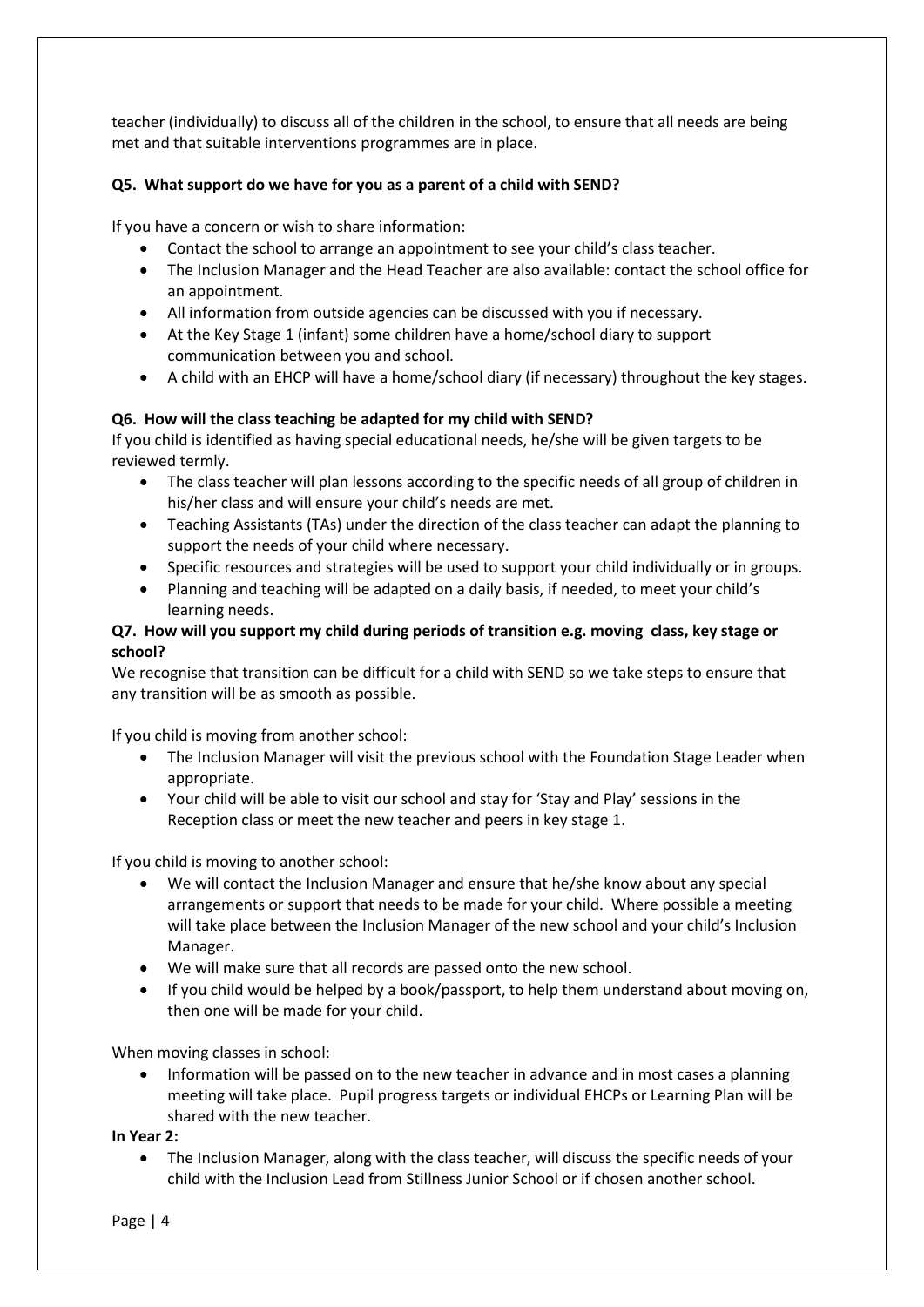- In the Summer Term you child will have the opportunity to take part in the Transition Group to the juniors to familiarise themselves with the new school setting. Changes will be discussed in the classroom to support the understanding of the changes ahead.
- If you child would be helped by a book/passport to help to understand about the moving on, then one will be made for him/her.

## **Guidance is set out in our SEN Transition Guidance Information Sheet.**

### **Q8. Will my child with SEND be able to engage in activities with children without SEND?**

Stillness Infant School is an Inclusive School where all children regardless of their abilities are encouraged to take part in all activities we offer (unless they suffer from a physical disability that prevents them from engaging in the activity). Where there are concerns of safety and access, further thought and consideration is put in place to ensure the needs are met; where applicable parents/carers are consulted and involved in planning. Detailed risk assessments are undertaken and put in place to ensure the welfare and wellbeing of every child.

## **Q9. How are the teachers in school helped to teach children with SEND and what training do they receive?**

The inclusion Manager's role is to support the class teacher in planning for children with SEND.

- The school provides training and support to enable all staff to improve their teaching and their understanding of children and how they learn, including those with SEND. This includes school or Collaborative schools training on SEN issues, such as Autism Spectrum Disorder (ASD), speech and language and specific learning difficulties.
- Individual teachers and support staff attend training courses in-house/online or courses that are organised by outside agencies that are relevant to the needs of specific children in their class.

## **Q10. How will you support my child emotionally and socially and what measures do you have in place to prevent bullying?**

At Stillness Infant School we are aware that some children have 'heightened' emotional and social needs to be developed and nurtured. These can manifest themselves in a number of ways, including behavioural difficulties, anxiousness, being withdrawn and uncommunicative.

For children with social and emotional needs we have Circle Time, run intervention programmes and we will support children on a 1:1 basis to try to help boost their self-esteem and confidence; discussions may include such things as stranger awareness, conflict resolution, bereavement and bullying. The Specialist School Nurse Team may be contacted or IDS (Integrated Disability Service) for further advice, depending on the need. We aim to empower children to build up their skills base that will enable them to try to solve the problem themselves, fostering independence and selfesteem.

The Learning Mentor (LM) is available to support children in Lego/sand/ nurture groups to ensure all children feel safe and that their emotional needs are being met at school.

If you child needs extra support he/she may be, with your permission, referred to outside agencies e.g. Child Psychologist, Incredible Year, Triple P and Lewisham Early Help services.

## **Q11. Are there other people/organisations involved in supporting children and families with SEND?**